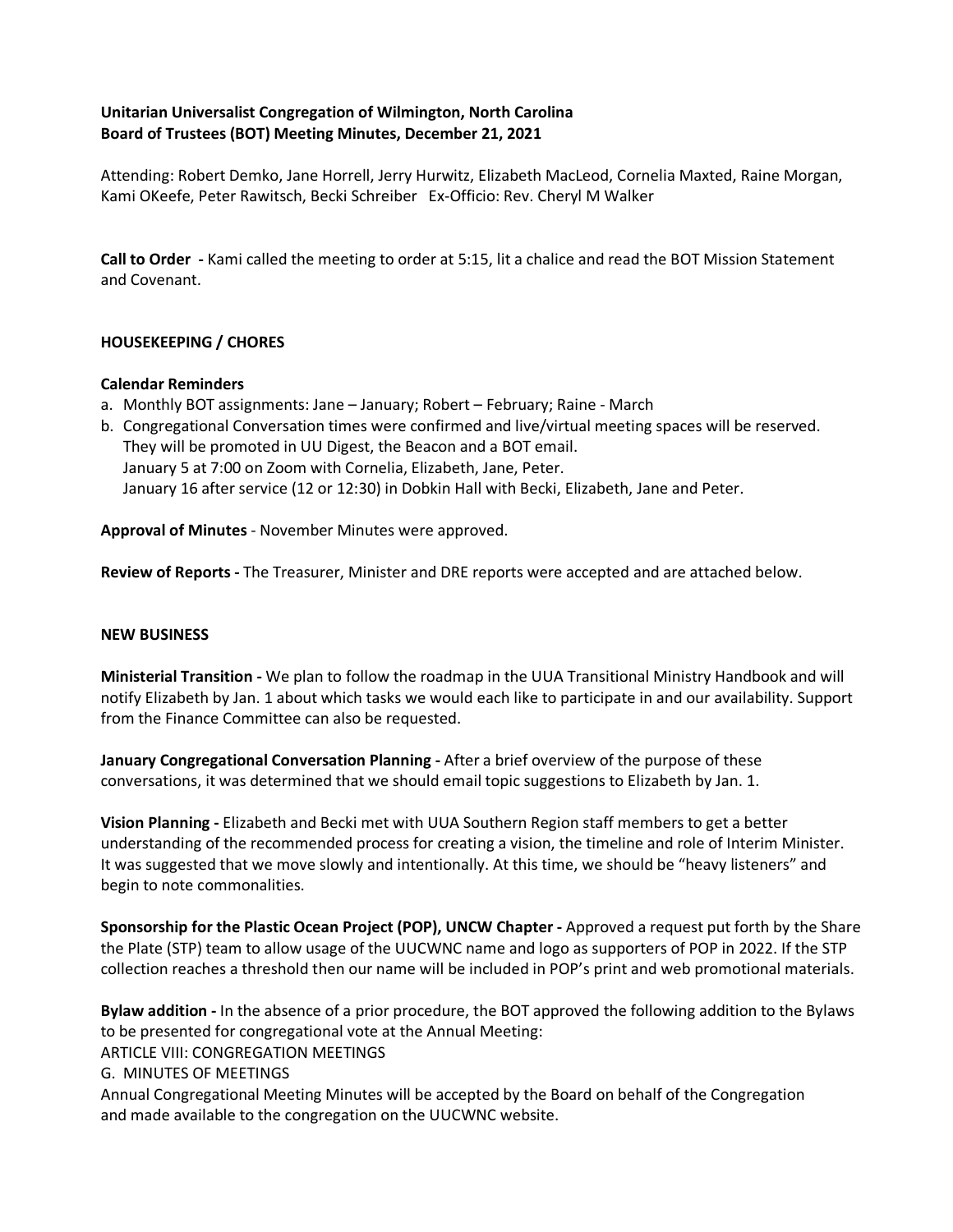**Social Justice Ministry (SJM) Update -** The Leadership team of the SJM voted to invest in our congregation by dedicating this year's budget towards 50% grants for congregants to enroll in an 8<sup>th</sup> Principle virtual program. This should encourage development of a core team that will share a common language, experience and understanding to help guide the congregation through a journey of self-reflection, development, and path towards possible adoption of the 8<sup>th</sup> Principle. Peter will promote this opportunity in a Beacon article.

#### **Policy Manual Review**

- a. Approval of **Sections 2.4 and 4.2** was confirmed and the updated Policy Guide will be posted online.
- b. **Section 3.4** was tabled for research and discussion at next meeting.
- c. **Section 3.5** was tabled for next meeting.

**Closing words** were read and the meeting adjourned at 7:10.

#### **Next BOT Meetings:**

Tuesday, Jan 18 - Exec Com at 5:00 Tuesday, Jan 25 - BOT at 5:15

#### **ACTION ITEMS/DEFERRED TOPICS**

- Reserve link/room for Congregational Conversations and notify congregation. (Elizabeth)
- Submit topics for January congregational conversations. (BOT to Elizabeth)
- Initiate Interim Minister request. (BOT)
- Send monthly update to congregation re: process and progress on Interim search. (Elizabeth and BOT)
- Submit areas of interest and availability to participate in search for Interim Minister. (BOT to Elizabeth)
- Implement fundraising plan (Kami, fundraising team and BOT)
- Review tabled Policy Guide sections 2.3 Covenant, 2.6 Board Limitations, 2.7 Fiduciary Responsibility,
- 3.4 Executive Limitations, 3.5 Manuals and Handbooks (Elizabeth and BOT)
- Approve Section 3.5 name change from Building Operations to Facilities Usage. (Cornelia & BOT)
- Determine Policy Guide section 2.1 Mission (Elizabeth and BOT)
- Determine Policy Guide section 2.2 Vision (Jane, Robert and BOT)
- Develop policy for communication processes between the BOT / Congregation / Minister (BOT and Minister)
- Review Bylaws/determine its position in our Policy Manual Monitoring schedule (Elizabeth and BOT)
- Determine schedule for a spring congregational conversation and a BOT-led worship service. (BOT and Rev. Cheryl)
- Develop plans for bringing the 8<sup>th</sup> principle to our congregation (Social Justice Ministry, Raine and BOT)
- Consider allocating budget from reserves or new donations for web development. (Elizabeth, Rev. C and BOT)
- Consider who and how to implement a review and salary management program for staff. (Rev C, Finance Team and BOT)
- Per Annual Congregational Meeting, request that Finance Team consider the congregational suggestion to pay towards health care insurance coverage for part-time staff (Cornelia, Finance Comm, and BOT)
- Consider including in future annual budgets the registration fee for 1+ BOT members to attend General Assembly (Becki and BOT)
- Add column to ICON spreadsheet showing annual budget allocation for each line item, if possible.
- Put forth ARTICLE VIII Bylaw update for approval at Annual Meeting. (Cornelia and BOT)

Submitted by Cornelia Maxted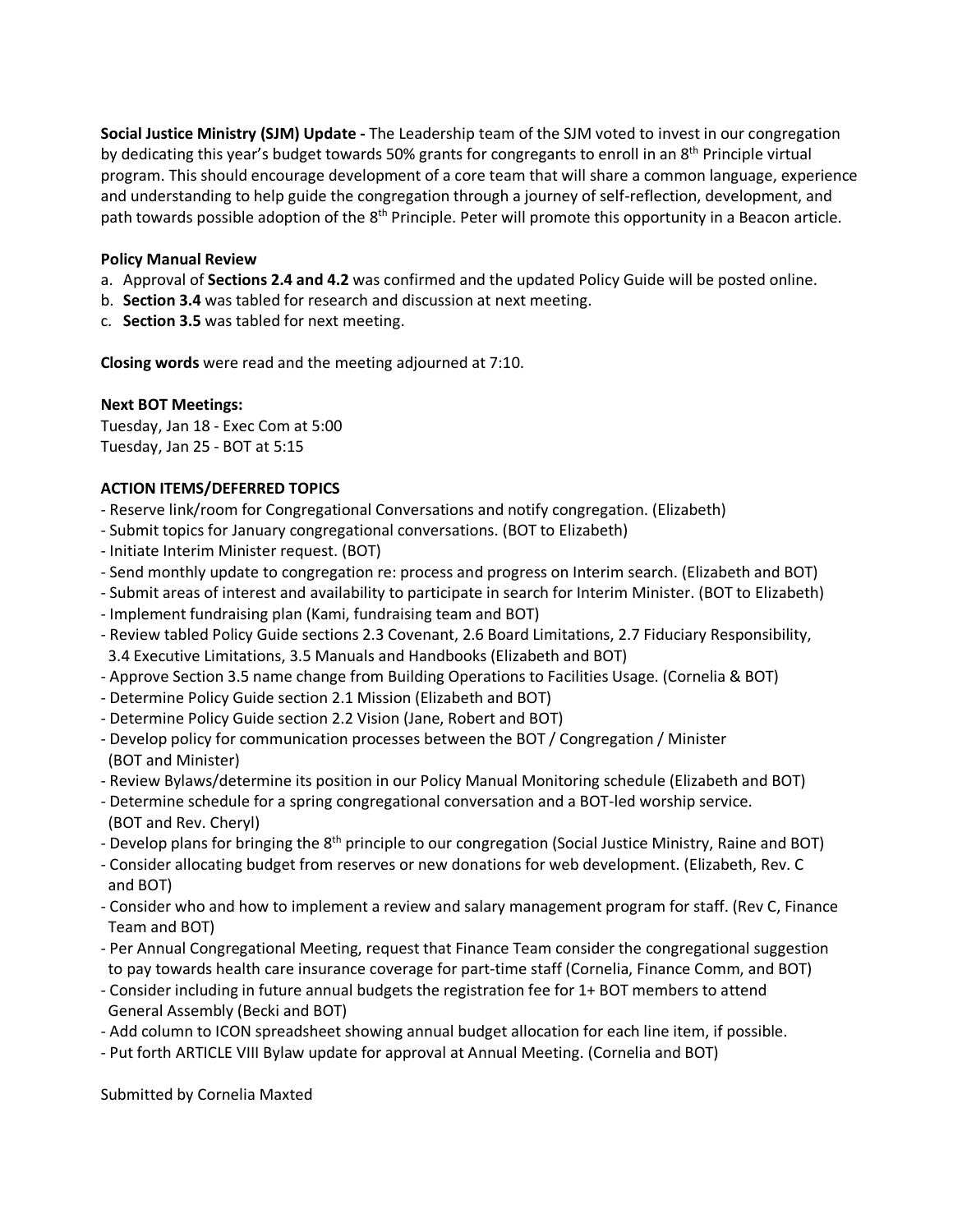# *Minister's Report Board Meeting 12/21/2021*

# **Administration**

- We continue to work on making the hybrid service as good an experience for people who are attending via Zoom as for those in the sanctuary. We have had problems with the sound on Zoom and we purchased two inexpensive microphones to help alleviate these problems. Jessica and Bob donated two old smartphones which means we have dedicated phones for Zoom. We are still working out all of the kinks of having a hybrid service but overall things are going well. I am surprised by the number of people attending our Zoom service; it equals and some days surpasses the number of people in-person.
- Overall, we are adjusting to being back in person.
- Making plans for our Christmas Eve service. After consulting with the worship team we decided to make the service at 5pm. This will be early enough for those who do not like driving in the dark and for families with younger children.
- Currently we are still planning on a Christmas day brunch, however it may be cancelled due to the Omicron variant, if the numbers warrant it.
- We are preparing our end of year processing, which includes tax statements, closing out the year and opening a new year.
- The office is closed during the week between Christmas and New Year. The Beacon will go out but there will not be a weekly digest on the 29<sup>th</sup>.
- One of our renters, AA, has returned to a full schedule. Another of our renters, Spiritual Soul Center, will be returning in January. Most of our renters have returned, with one or two exceptions.
- At the request of the Executive Team I reviewed and updated the job description for the Church Administrator and the Director of Lifespan Religious Education. They are attached.
- I made more pastoral calls and visits as I usually do during the holiday season, especially to our seniors.

# **Congregational Life**

- The Membership Engagement team is preparing for a resumption of coffee time after services beginning in January. This is also dependent on COVID.
- We are continuing to update the website with the latest information from the Resource Guide. We also updated the newcome page to reflect our meeting in person.
- The Generous Life Team is in the process of sending thank you notes to members and friends of the congregation who have contributed their time and talents.

# **Unitarian Universalism / Community Engagement**

- Continued my work with the Article II Committee.
- Presented a workshop at the COMPASS gathering sponsored by the UUA's Congregational Life Staff .
- Working on the Martin Luther King Jr. Interfaith service with Wilmington Faith Leaders United.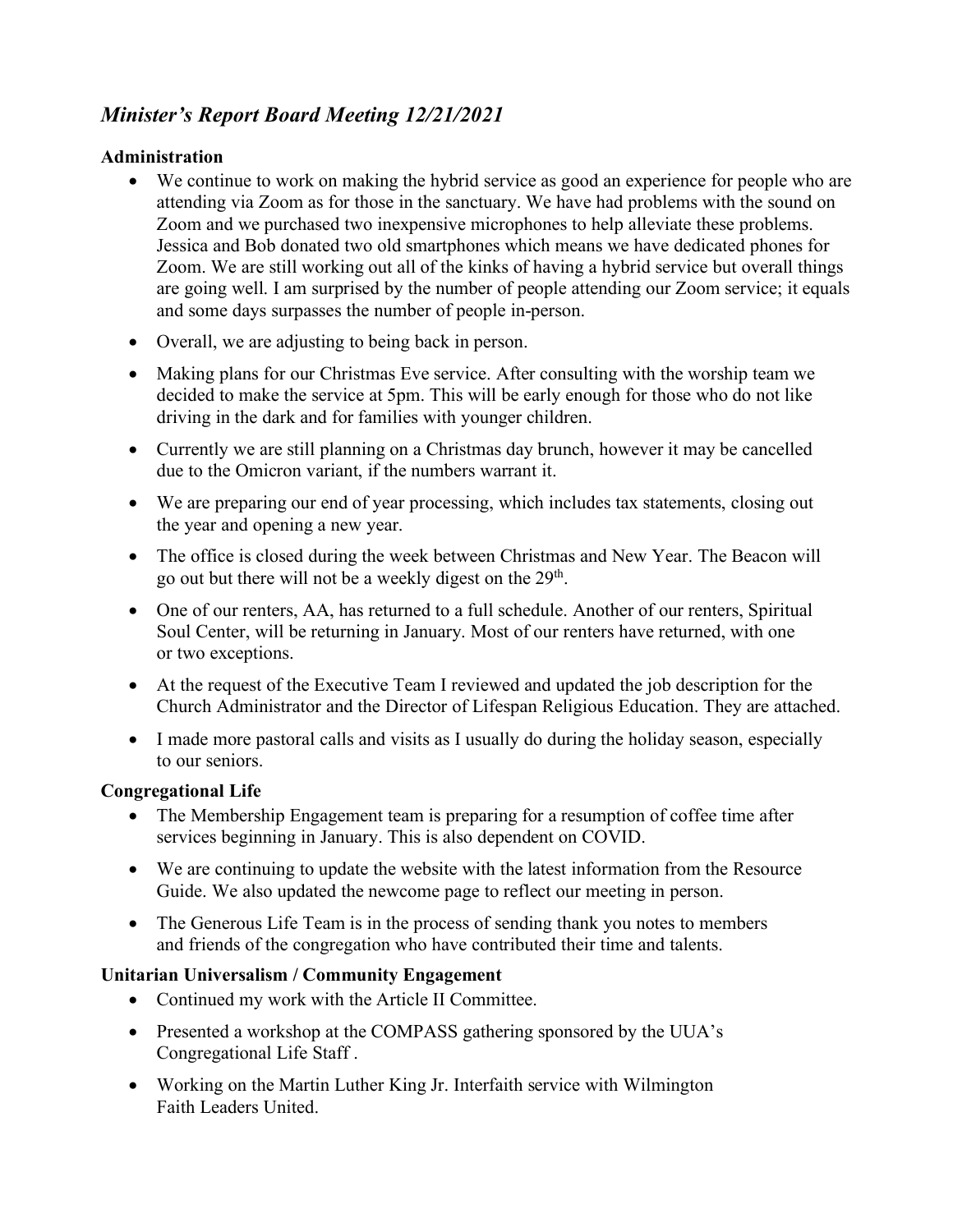• Participated, as a panelist, in a discussion of the play *The Christians* at UNCW.

Respectfully submitted,

Rev. Cheryl M. Walker

# **Attendance for November:**

| <b>DATE</b> | <b>ZOOM</b> | 1 <sup>st</sup> SERVICE | $2nd$ SERVICE | <b>TOTAL</b> |
|-------------|-------------|-------------------------|---------------|--------------|
| 11/07/2021  | n n<br>◡∠   | n/a                     | n/a           |              |
| 11/14/2021  |             | ں ک                     | 7С            | 38           |
| 11/21/2021  | 29          |                         |               |              |
| 11/28/2021  | 68          | n/a                     | n/a           | Oð           |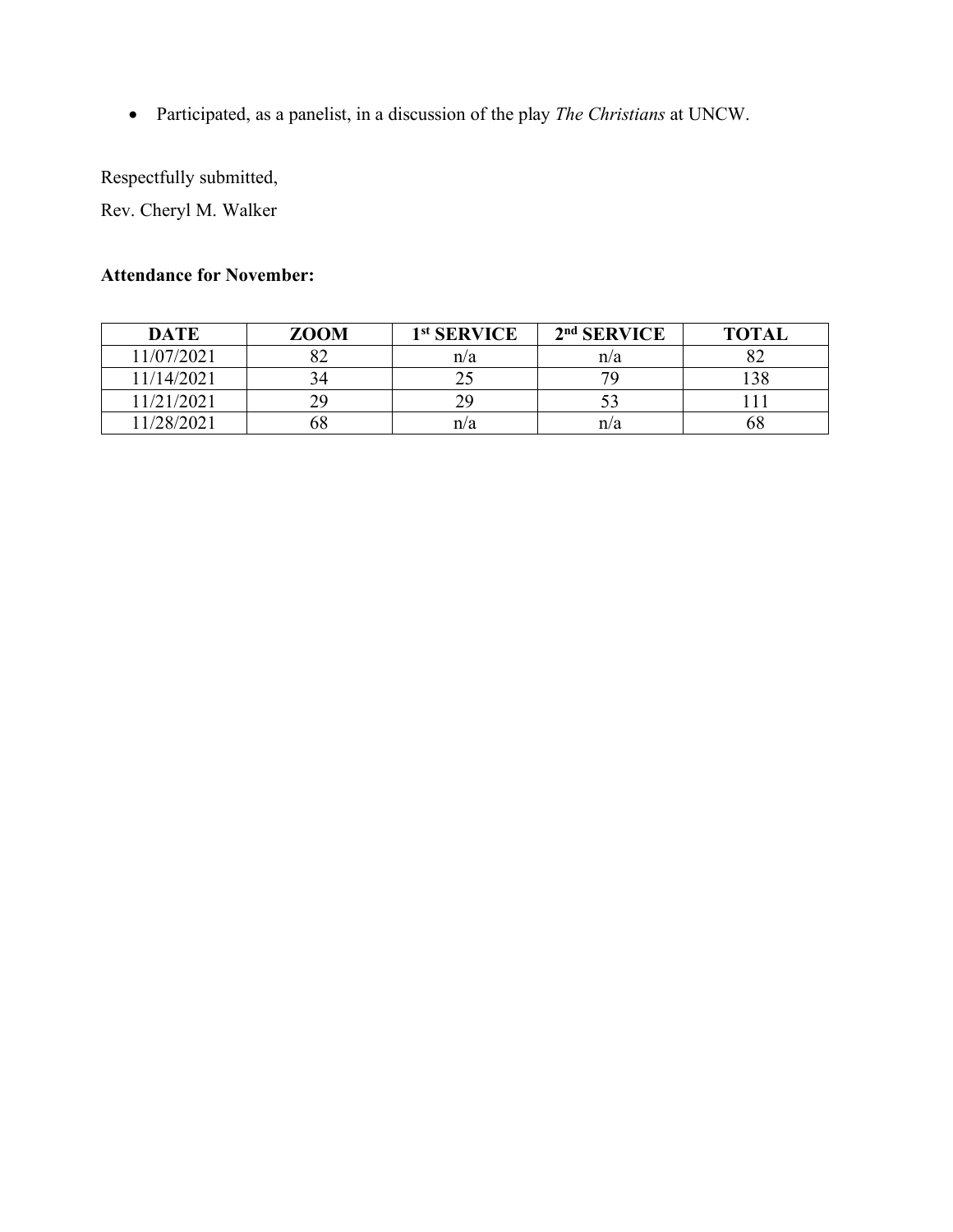## **Lifespan Religious Education – December 2021 Monthly Report to Board Leslie O'Connor**

### **Summary:**

- Completed Spiritual Practice Workshops. The series was not attended as well as it could have been so in the future, I will be assessing need more thoroughly before committing so completely. I received positive feedback from people who attended.
- The third Sunday (12/5) after we reopened for in-person Sunday services, we welcomed the return of our first young children to Sunday School! A first-time visiting family with three children became our inaugural members and the staff could not be more delighted!
- Since then, some of our regular children have found their way back to church and some of them wanted to make sure that I reported that the children now have a working water fountain at their alter in which they can lay a stone or shell if it helps them think of someone with joy or sorrow.
- I have been unable so far to contact the UNCW person for OWL training, and that effort will continue.
- I decided that UUCWNC Religious Education would not be taking a leadership role this year for the MLK Day Parade. Most parents have to work and attendance has always been low. I will support any efforts and will look at alternative lesson plans for our kids, but will not take on a local leadership role for the parade.
- Jason Clamme, Engagement Manager, Lower Cape Fear Life Care reached out to me about possibly facilitating Death Cafes. It came down to really a woman having a good idea and wanting me to do all the work….we'll have another meeting about it after the new year and in the meantime I'm reading a book about ageing that might turn into an adult RE program for us. I sent a detailed email to Heidi and Jimmy to ensure that Quest is in the loop (they'd heard of Death Cafes) and I will continue reading/homework over the holidays..
- $\bullet$  I met with Peter Rawitch on congregational training for potential adoption of the  $8<sup>th</sup>$  principle. We agreed that the search for a new minister will undoubtedly take priority for the congregation, along with any related training requirements for that effort. However, if the 8<sup>th</sup> Principle consideration and adoption comes up for review I will make myself available for facilitation of any necessary training, including the search for that training.

|                   | 11/14 | 11/21 | 11/28 | 12/05 | 12/12 |
|-------------------|-------|-------|-------|-------|-------|
| <b>NURSERY</b>    |       |       |       |       |       |
| $K - 2^{ND}$      |       |       |       |       |       |
| $3^{RD} - 6^{TH}$ |       |       |       |       |       |

### **SUNDAY SCHOOL ATTENDANCE**